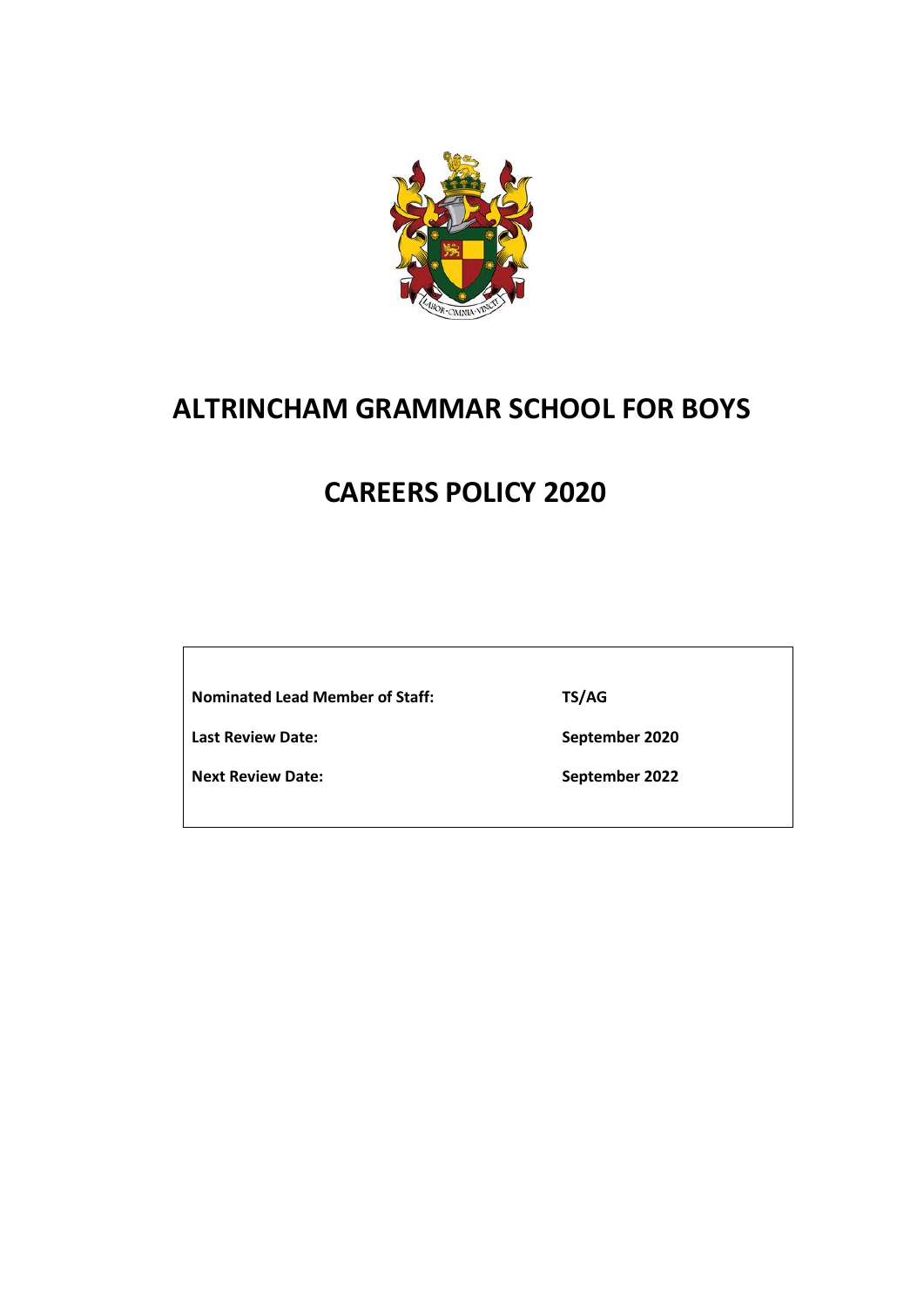# **Contents**

- **1. Purpose of Careers Education, Advice, Information and Guidance (CEAIG)**
- **2. Aims**
- **3. Principles**
- **4. Entitlement**
- **5. Working in Partnership**
- **6. Teaching and Learning Methodology**
- **7. Equal Opportunities and Equal Access**
- **8. Organisation**
- **9. Provider Access Arrangements**
- **11. Management and Coordination**
- **11. Professional Development**
- **12. Evaluation and Review**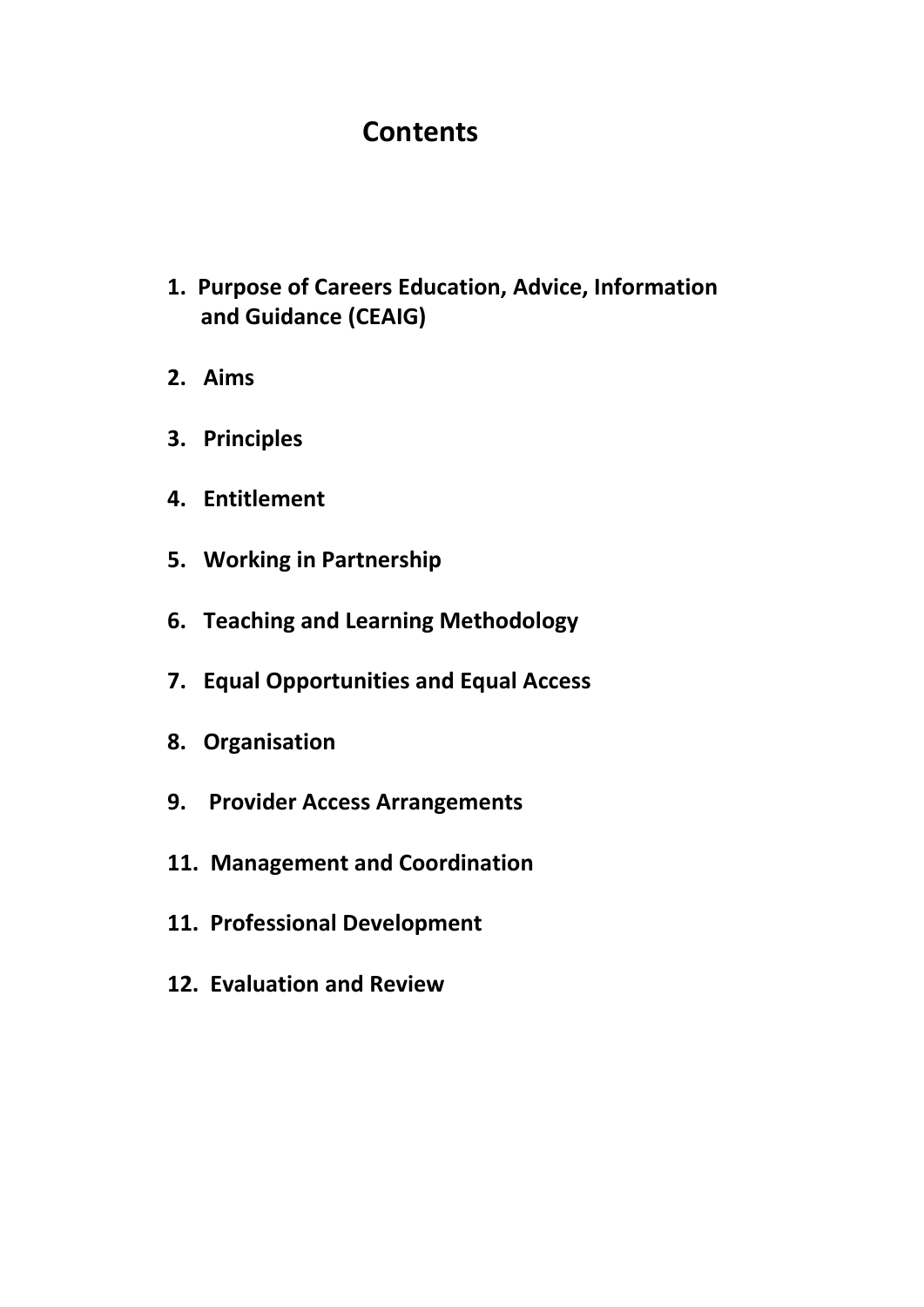## **Schools Careers Education, Advice, Information and Guidance (CEAIG) Policy**

Altrincham Grammar School for Boys will provide a programme of careers education and guidance for all students aged **11-19**. Effective careers education and guidance is crucial to preparing young people for adult and working life.

### **1. Purpose of CEAIG**

The purpose of the programme is to help individual students to gain the knowledge, skills and attitudes they need to manage their own lifelong learning and career development. CEAIG helps the students to achieve by raising aspirations and levels of motivation.

#### **2. Aims**

Through CEAIG Altrincham Grammar School for Boys seeks to:

- develop students' self-esteem, self-confidence and self-awareness
- enable students to develop career management skills which they can use in future decision-making and problem-solving
- raise awareness of the local and national labour market
- enable students to relate learning and experience to future opportunities
- help students develop skills which lead to success in employment, training and education
- encourage flexibility, adaptability and self-reliance
- ensure students are aware of the options available at key transition points – Yr 9, Yr 11 and Yr 13
- enable students to present their own strengths and experiences to others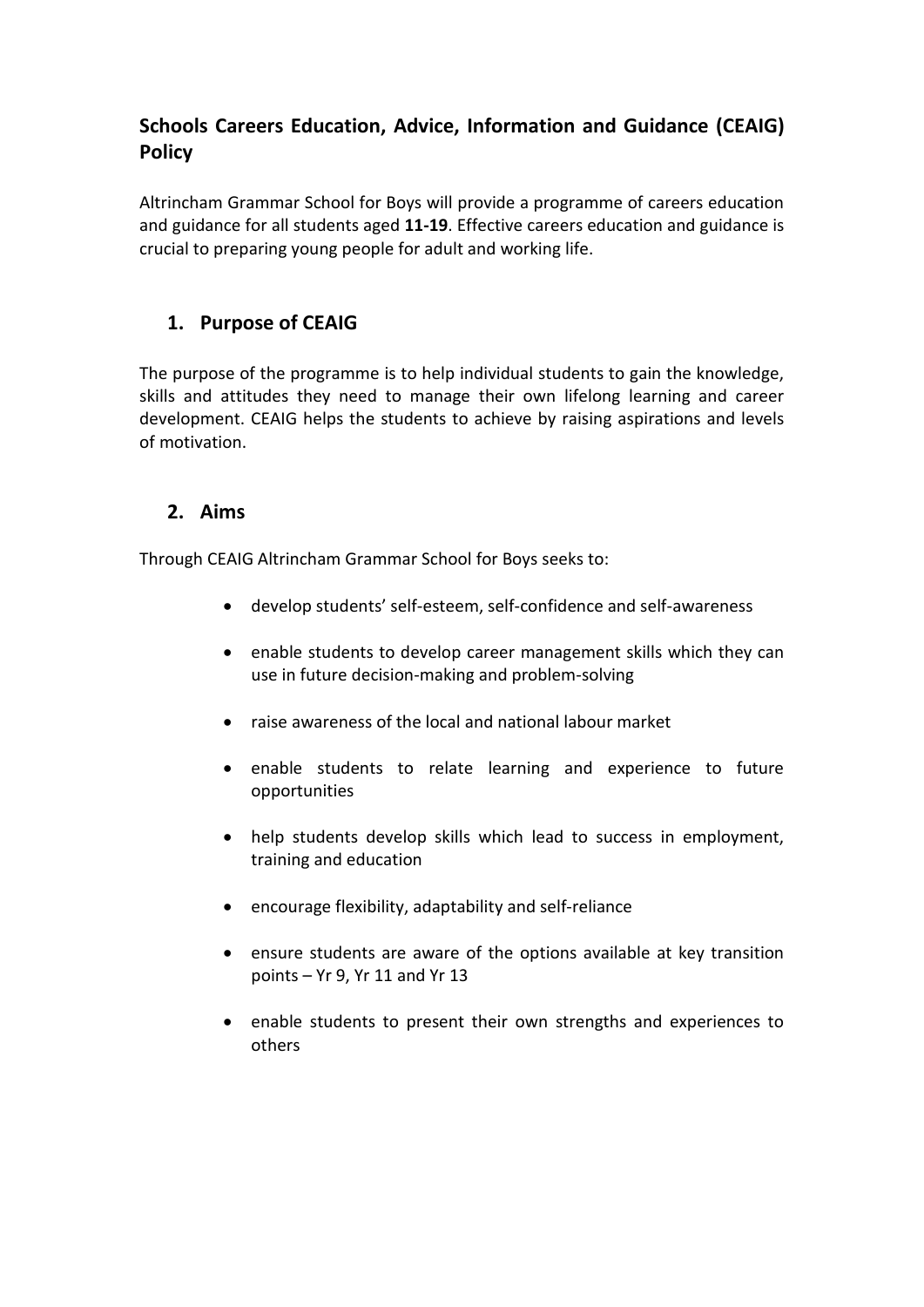#### **3. Principles**

- 1. The CEAIG programme will be related to the individual needs and aspirations of the student.
- 2. The programme will be delivered in partnership with other agencies to ensure a broad range of experiences and opportunities for students. Guidance provided will be high quality, objective and impartial.
- 3. The school will offer a wide range of careers information and computer aided guidance packages covering all options open to pupils at key transition points and these will be located in a central careers library – open and accessible and regularly maintained.
- 4. The underlying theme will be personal development in an environment which is challenging, supportive and encouraging.

#### **4. Entitlement**

All students (11-19) are entitled to a careers education, advice, information and guidance programme which has clearly stated objectives: which is progressive and which has an integrated method of assessing student outcomes. The school will have an Entitlement Framework for the CEAIG programme which meets the needs of all students. The framework will describe the knowledge, skills and understanding which should be developed during the period of the programme.

#### **5. Working in Partnership**

- **With students** the school will inform the students what their entitlement will be, how the school will support their development and what the students' role will be.
- **With parents** the school will communicate regularly with parents, enabling them to participate in events such as parents' evenings, careers conventions and guidance interviews. It will also inform parents of their role in supporting the process.
- **With a Career Advisor** (CA) the school will employ an independent advisor to ensure that pupils receive high quality and impartial advice and to discharge its statutory duty for commissioning independent and impartial careers advice.
- With other outside agencies the school will work with a range of opportunity providers to offer information about local opportunities employment, training and education. The work with outside agencies will be advertised to all students and parents via the careers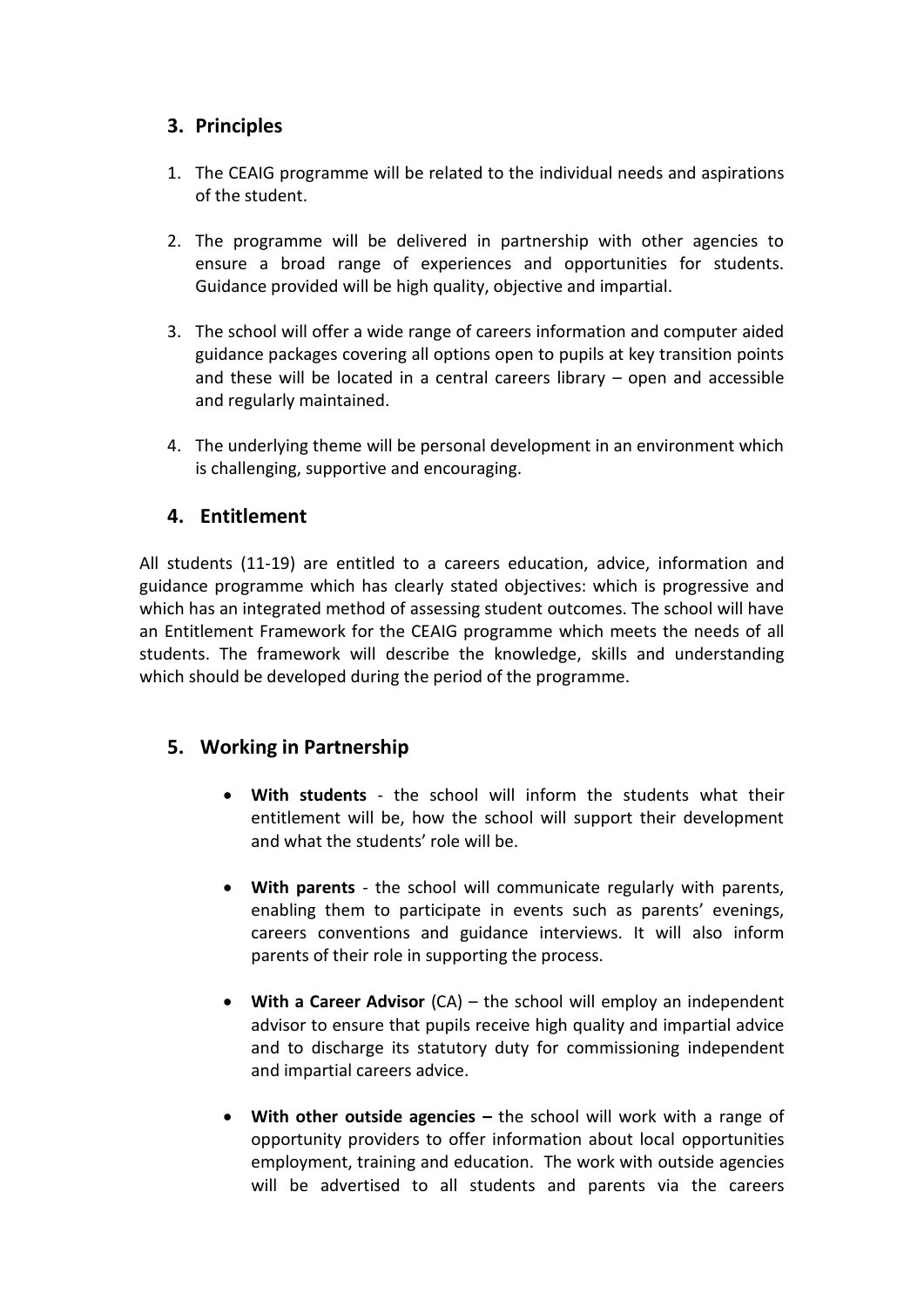newsletter and where possible recordings of the sessions will be made available within the careers video library on MS Stream.

#### **6. Teaching and Learning Methodology**

Teaching of the CEAIG programme will be:

- based upon sound and up-to-date knowledge and understanding of careers developments
- challenging for students so as to widen their careers knowledge and understanding
- designed to actively encourage independent learning
- up-to-date and based upon the use of organised resources, particularly computer-based resources
- based upon clear outcomes so as to enable students' knowledge and understanding to be assessed.

Research suggests that students learn best when they are actively involved in their learning. The CEAIG programme will use a range of activities which encourage such involvement:

- one-to-one interviews with a careers advisor
- whole class discussion or group work in the classroom with tutors or visiting specialists
- direct or simulated experience of the work environment (work experience and work shadowing)
- individual and independent research in the context of direct careers lessons
- access to the interactive Career tool Unifrog. This will enable learners to build up a profile and independently research a wide variety of careers and the relevant pathways into their chosen profession.

### **7. Equal Opportunities and Equal Access**

The school will ensure that all students can benefit from CEAIG by enabling them to participate in all the activities which make up the programme. Students who may have special needs will be identified by the Head of Careers and SENDCo and plans made to ensure they benefit from the provision. This will be done by: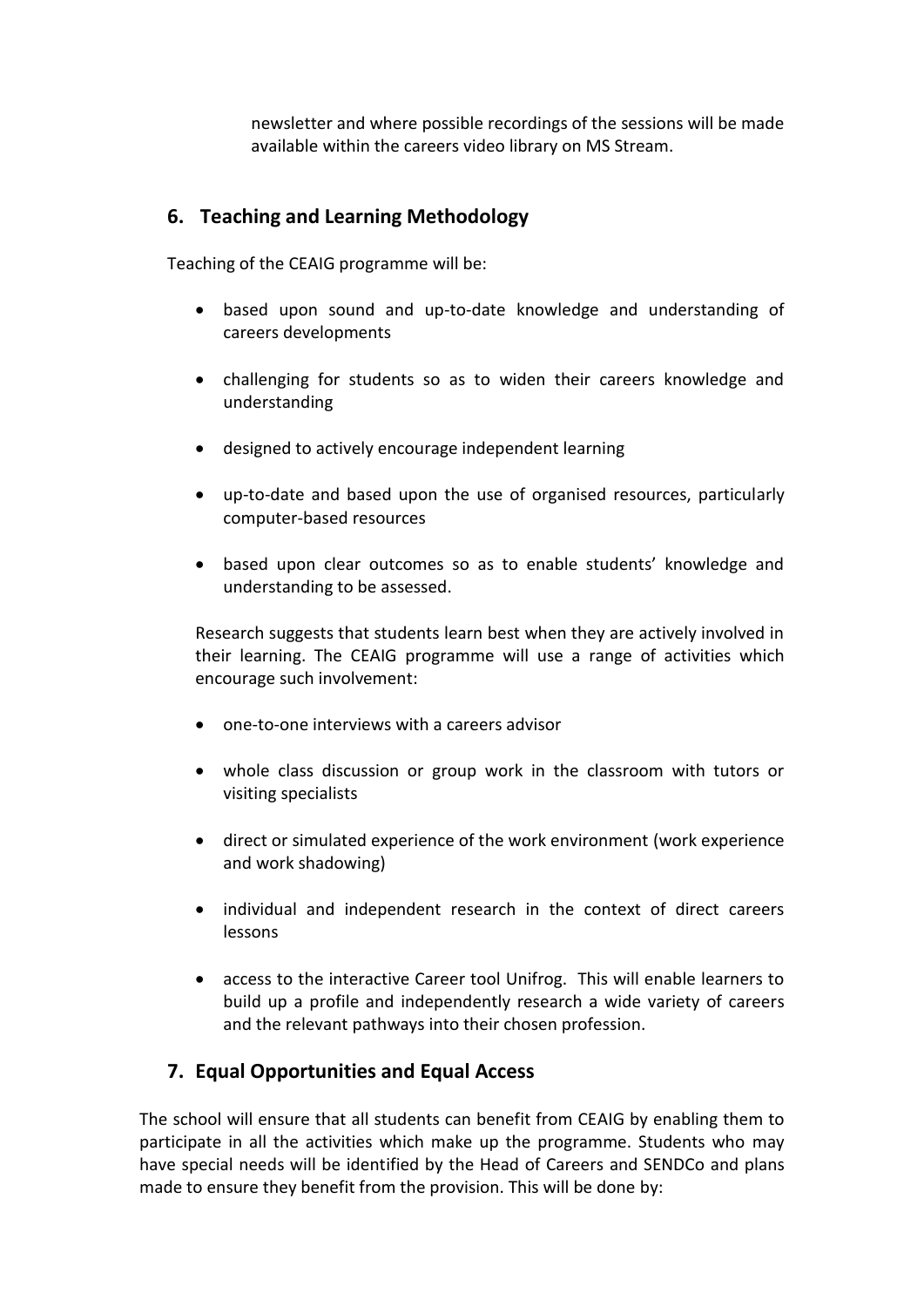- reviewing physical access
- reviewing the range of activities
- reviewing the materials and providing differentiated materials
- providing any additional equipment required

This will be extended to the regular review of the careers library provision and access thereof. The Head of Careers will also convene meetings with the SENCO to support the transitional planning process for students with statements of special needs.

#### 8. **Organisation**

CEAIG will be delivered through PSE and form period activity in Years 7 & 8, assemblies and careers days in Year 10 and designated careers lessons in Years 9 and 11 and as part of ACE provision and Aspirations Programme at KS5.

#### **9. Provider Access Arrangements**

The School's Provider Access arrangements are outlined in the Provider Access Policy.

#### **10. Management and Coordination**

The Governing Body will ensure that adequate provision will be made in the School's budget for the CEAIG programme to be effectively implemented.

A member of the senior management team will be responsible for the policy and the line management of the Head of Careers. The Head of Careers will be responsible for the delivery of the CEAIG programme and for liaison with the other professionals involved such as PSE Coordinator, SENDCo.

The Head of Careers will work within the school for 3 days per week to carry out the responsibilities of:

- programme planning
- being available for any learner to self-refer for an appointment at any stage of their time in school.
- ensuring every learner has at least 1 one to one appointment by the end of year 11 and access to further appointments if they progress into the sixth form
- colleague support for the delivery of timetabled careers lessons